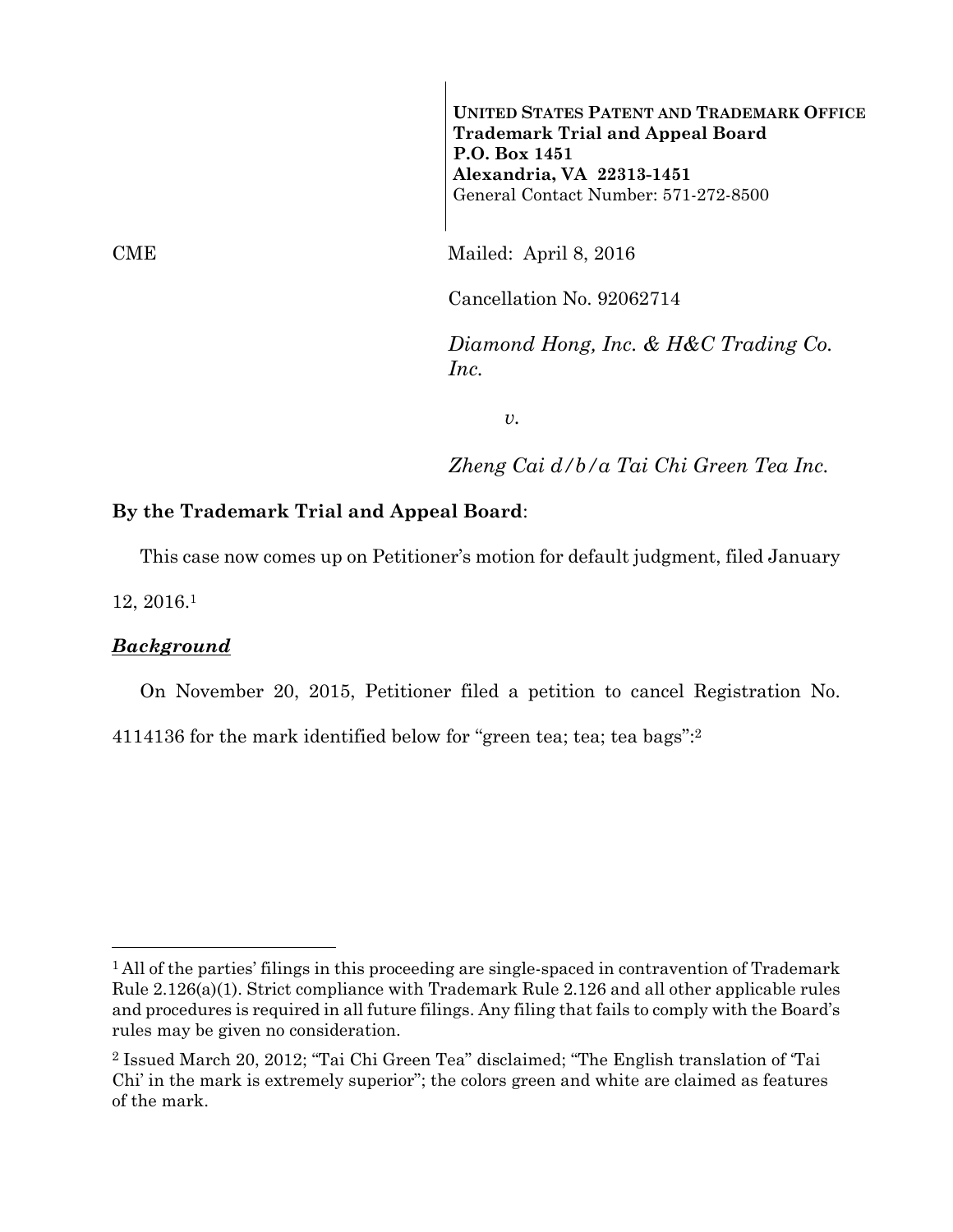

In its petition to cancel, Petitioner alleges prior use and registration of the marks identified below for "health care goods, including teas":



Petition, ¶¶ 2-3. As grounds for cancellation, Petitioner alleges that: (1) use of Applicant's mark is likely to cause confusion with its prior-used and registered marks, *id.* at ¶¶ 4-7; and (2) "to confuse the public and the examiner, in the English translation of registrant's trademark application, registrant concealed the real meaning of the wording Tai Chi as a form of martial arts so as to circumvent the petitioner's mark showing a man engaged in Tai Chi (martial arts) position on top of a Yin-Yang Symbol. Such translation is not only deceptive, [sic] misleading, but also fraudulent." *Id.* at ¶ 8.

Respondent's deadline to file an answer to the petition to cancel was January 9, 2016. Prior to that deadline, Respondent filed three substantially similar papers dated December 8, 2015, December 30, 2015 and January 4, 2016. The filings of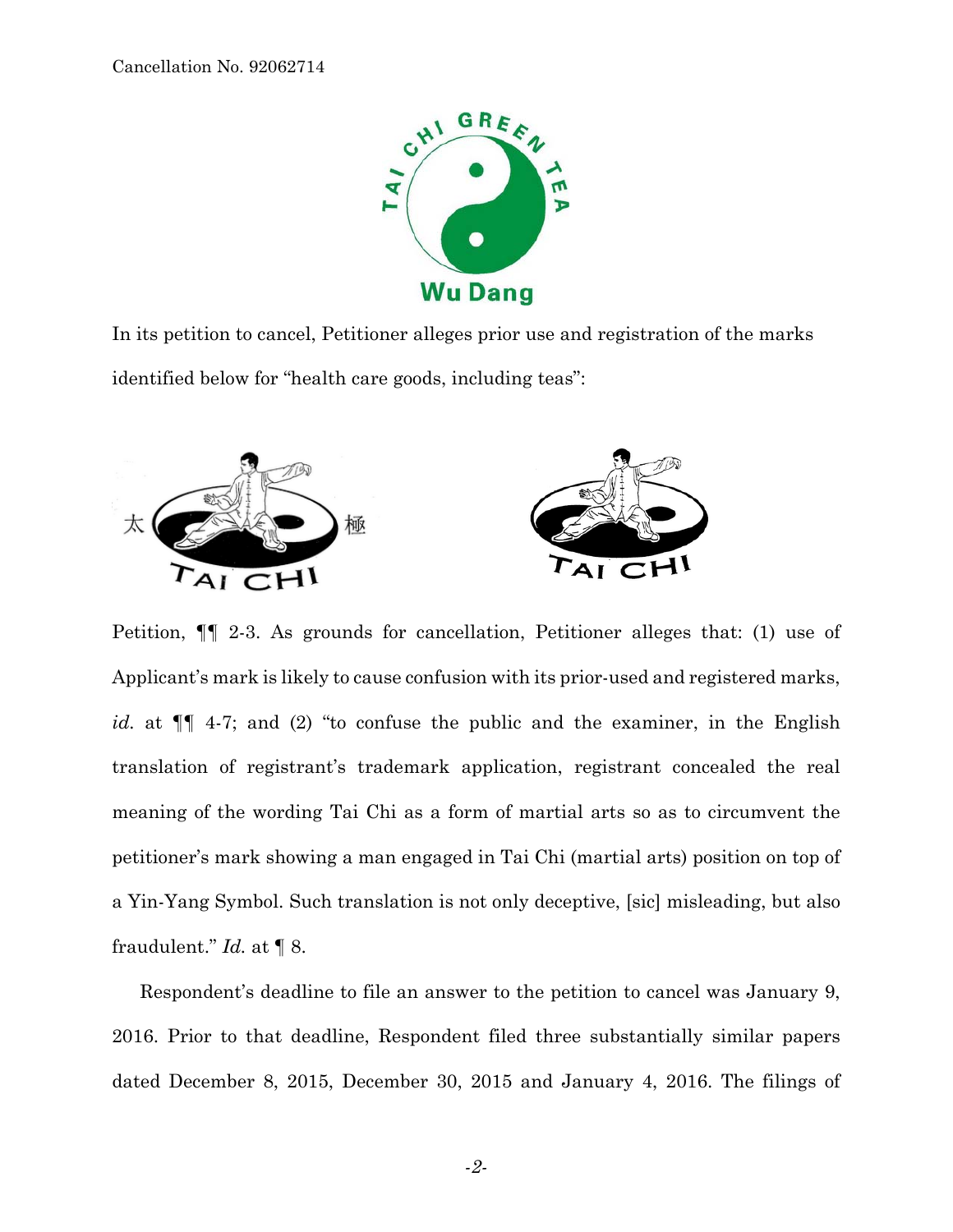December 8, 2015 and December 30, 2015 do not include signed certificates of service, as required by Trademark Rule 2.119; however, Respondent's filing of January 4, 2016 does include a signed certificate of service. Accordingly, the Board considers only Respondent's filing of January 4, 2016.3

## *Petitioner's Motion*

È,

Petitioner argues that Respondent's answer should be stricken as deficient and that default judgment therefore should be entered against him. Petitioner argues that Respondent's answer is deficient because: (1) Respondent "has neither properly admitted or denied each of Petitioner's claims set forth in the Petitioner [sic] for Cancellation," 8 TTABVUE 2; and (2) the answer is "argumentative" and not "presented in an acceptable format permitted by the TTAB Rules."4 *Id.* at 2-3. In addition, Petitioner asserts that Respondent has admitted many of the allegations in the petition to cancel by failing to file a proper answer. *Id.* at 3.

In his filing of January 4, 2016, Respondent asserts that the parties' products "are totally different," 7 TTABVUE ¶ 3; that "the yin-yang symbol is the logo of Taoism religion and it has been created for hundreds of years. It is not the registrant's invention or creation, *id* at ¶ 4; he "adopted Tai Chi Graph which represents 'extreme ultimate[,]' 'extremely superior' and means the absolute harmony of Yin and Yang (negative and positive) and changed the black part to be green to symbolize our

<sup>3</sup> In view hereof, the Board's order of December 21, 2015 is **VACATED**.

<sup>4</sup>Petitioner also asserts that the answer has not been properly served, but as explained above, the Board considers only Respondent's filing of January 4, 2016, which includes proof of service as required by Trademark Rule 2.119.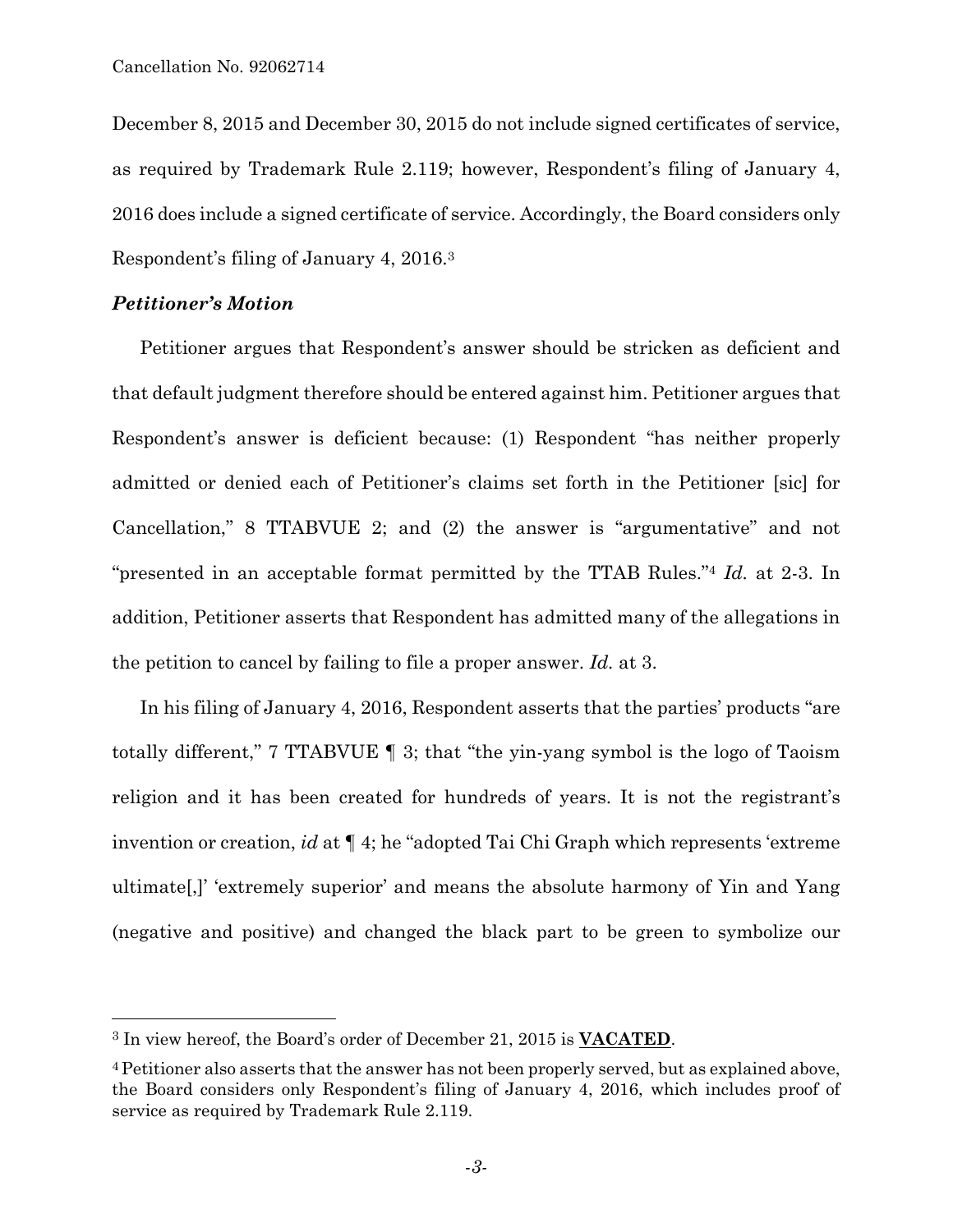product green tea, and the white part symbolizes water. The whole design means 'the Top Green Tea helps keeping the balance of the body[,]" *id.*; that his "mark with design so sharply distinguishes itself from any marks ever registered, including the registrant's[,]" *id.*; that he registered the yin-yang symbol on May 10, 2011 (subject to Registration No. 3958979), *id.*; that "[a]nyone with basic knowledge of [sic] Chinese language will know that 'Tai Chi' is an adjective in the first place and simply means 'the supreme ultimate,' 'the very top,' 'the extremely superior" and etc.[,]" *id.* at ¶ 5; and that his "mark is so sharply different from the petitioner's in terms of general impression, goods, wording and design, there is no [sic] any confusion existed [sic] between our marks and theirs." *Id.* 

Although Respondent's filing of January 4, 2016 is not in compliance with Fed. R. Civ. P. 8 or Trademark Rule 2.114(b), the substance of Respondent's filing indicates a good faith attempt to controvert the allegations contained in the petition to cancel, and indicates that Respondent does not admit or concede the grounds state therein. Accordingly, the Board construes Respondent's filing of January 4, 2016 as a general denial of the salient allegations in the petition to cancel. *See Kallamni v. Kahn,* 101 USPQ2d 1864, 1865 (TTAB 2012) (construing filings "as a general denial of the salient allegations set forth in the amended petition to cancel, as respondent neither admits nor concedes the grounds stated therein"). In view hereof, Petitioner's motion for default judgment is **MOOT** and will be given no further consideration.